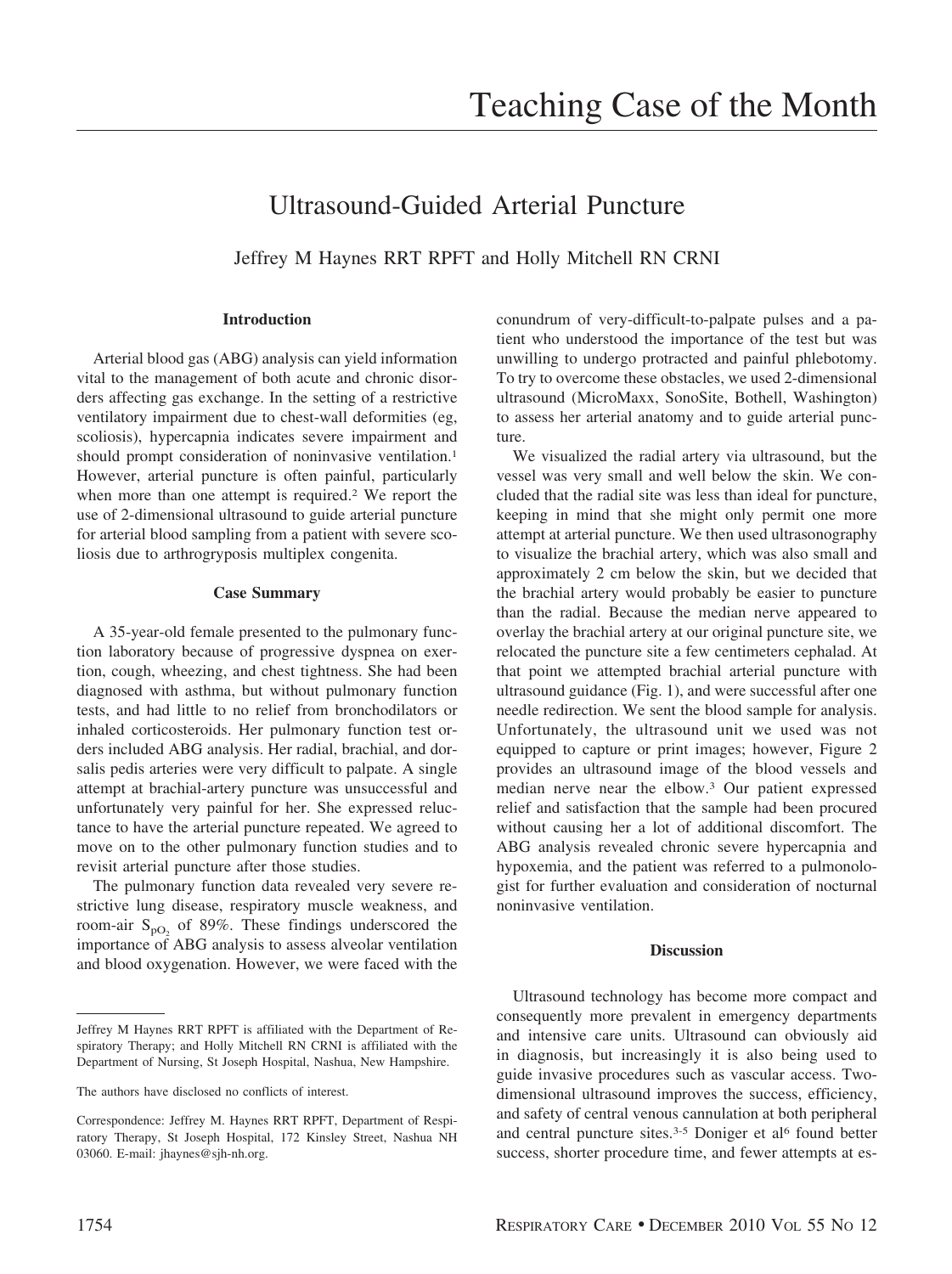

Fig. 1. Ultrasound-guided puncture of the brachial artery.



Fig. 2. Ultrasonogram shows the basilic vein (BV), brachial artery (BA), median nerve (MN), and deep fascia (DF) in the mid-arm. (From Reference 3, with permission.)

tablishing peripheral venous catheterization in pediatric emergency-department patients.

Several studies have evaluated ultrasound-guided versus blind arterial catheterization. Shiver et al<sup>7</sup> randomized 60 patients to ultrasound-guided or blindly inserted arterial catheterization in the emergency department. Ultrasoundguided arterial cannulation was quicker (107 s vs 314 s) and involved fewer attempts and fewer changes in puncture site than did blind insertion. Levin and colleagues<sup>8</sup> randomized 69 preoperative patients to ultrasound-guided or blindly inserted arterial catheterization. While there was no difference in overall success rate, arterial catheterization required fewer attempts in the ultrasound-guided group. However, in a similar study of stable children undergoing preoperative arterial line placement, Ganesh et al<sup>9</sup> found no difference between ultrasound-guided and blind arterial cannulation in terms of success and time to cannulation. Clearly, clinician skill and patient characteristics (eg, anatomy, pulse intensity) impact arterial cannulation success, so it is unlikely that ultrasound guidance would be necessary for all, or perhaps even most, patients requiring arterial cannulation. However, ultrasound-guided arterial puncture for catheterization and blood sampling may be very helpful in patients whose pulse is difficult to palpate.

Ultrasound-guided puncture of the radial or brachial artery is a relatively easy procedure to learn. The following should be regarded as only a basic overview. The first step is to use ultrasound to assess the pertinent anatomical structures in the area you are considering for puncture. With our patient we chose the brachial artery, so we will discuss the procedure in terms of that site. When assessing the brachial area, the brachial artery, basilic vein, and median nerve are key structures to identify (see Fig. 2). After cleaning the skin with alcohol, ultrasound gel is applied to the transducer, and the transducer is held against the skin with light pressure (see Fig. 1). Differentiating an artery from a vein is usually very easy, since most veins collapse under compression, whereas arteries pulsate. Once the brachial artery is found, assess the suitability for puncture. The ideal puncture site is an area where the artery is: close to the skin (distance markers are usually visible on the ultrasound image display screen); isolated as much as possible from other vessels; and not near the median nerve or the likely trajectory of the needle. We relocated our initial puncture site a few centimeters cephalad, to avoid the median nerve. An acceptable site can be marked with a surgical ink pen so it is easy to return to the chosen site. Prepare the ABG syringe for use and don clean gloves. With your non-dominant hand, position the ultrasound probe so that the artery is in the center of the ultrasound image display screen. Many ultrasound transducers feature a median arrow or line to align with guide markers on the screen. Once the artery is positioned in the middle of the screen, use your dominant hand to insert the needle just below the transducer, at the median marker, at an angle of  $45-60^{\circ}$  (see Fig. 1). A deeper vessel will require a greater needle angle. The needle should now be visible on the ultrasound image. Slowly advance the needle to the top of the artery, then into the artery, draw the blood sample into the syringe, and then set aside the ultrasound probe, which frees your non-dominant hand to apply pressure to the puncture site with a sponge pad as you withdraw the needle. Always follow the American Association for Respiratory Care guidelines<sup>10</sup> for ABG sampling and analysis.

#### **Teaching Points**

In our patient with difficult anatomy, ultrasound guidance proved to be the difference between success and failure in obtaining an arterial blood sample. In addition, with ultrasound guidance we were able to avoid the median